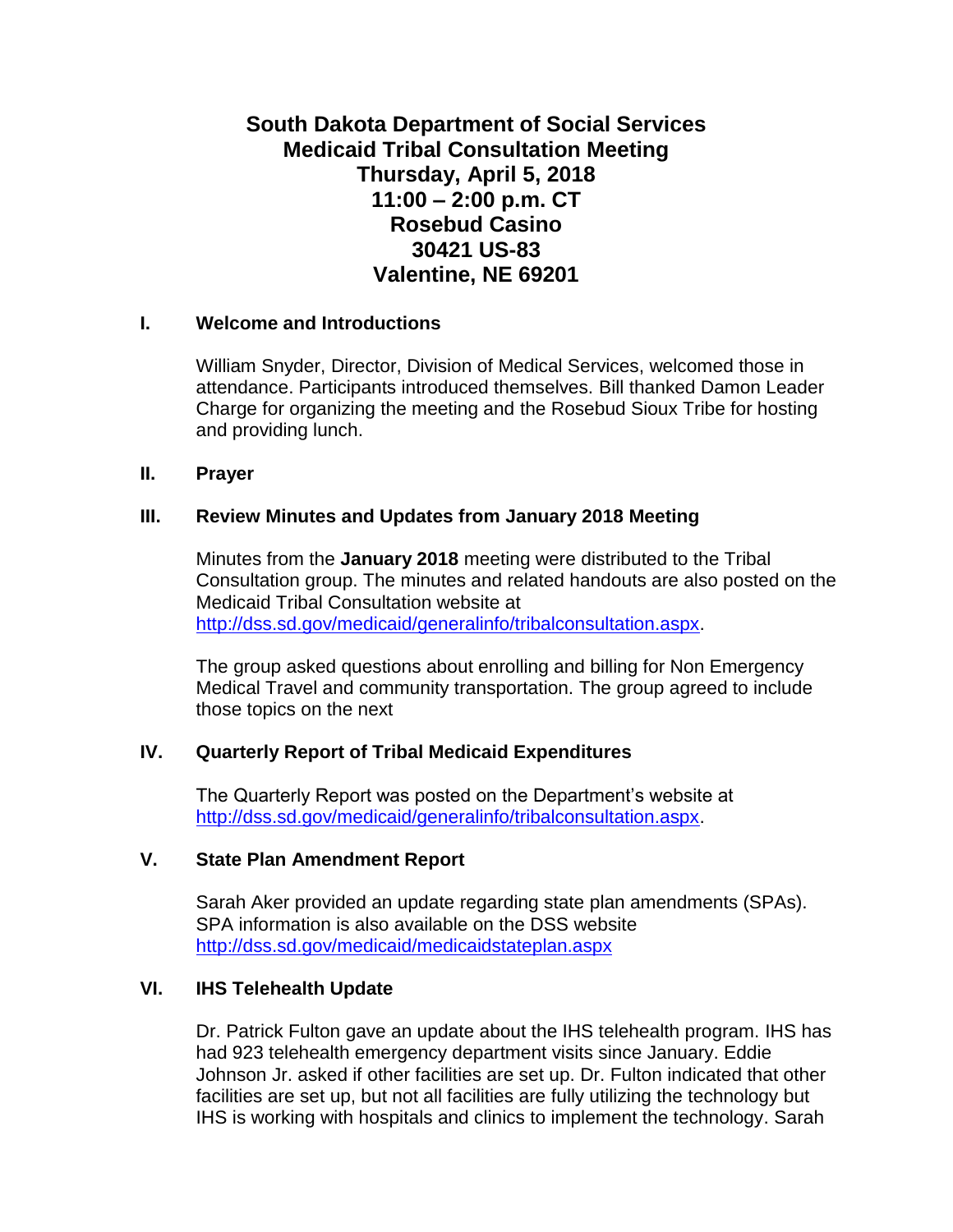asked when specialty services went live. Services went live through a gradual roll out. Dr. Fulton indicated the benefit for emergency department telehealth is adding another member to the health care team as a safety net and that the emergency department support can assist with EMS transport to high levels of care when needed. Utilization of the service is increasing. Bill asked if someone's appointment is scheduled faster through telehealth than through traditional delivery. Dr. Fulton indicated that it can take months to get someone an appointment with some specialties and that telehealth has shortened that timeframe to 1-4 weeks. IHS is hoping to see more robust utilization of telehealth, specifically for behavioral health and suicide prevention. Eddie asked if a Community Health Representative (CHR) does a home visit, if telehealth could be used to connect to a physician. Telehealth could be utilized for that type of visit in the future. Eddie asked if Sisseton was making an attempt to utilize the technology. Dr. Fulton indicated that IHS is working with Sisseton, but that he didn't know when the technology would be fully functional. Implementation started with hospitals. Eddie commented that more clinics need telehealth technology and that he wants to see increased utilization in clinics and not hospitals. Dr. Fulton noted that telehealth implementation started with hospitals and then moved to clinics. Eddie asked about the length of the contract. The contract is about 15 months into implementation. Delores Poutier asked about the billing for telehealth services. Sarah explained that IHS directly bills for telehealth services and then reimburses Avera through their contract. All of the telehealth providers are credentialed as IHS providers. Dr. Fulton indicated that Avera has assisted with the paperwork and stepped up to ensure that the physicians are enrolled with Medicaid.

#### **VII. Medicaid Work Requirements 1115 Waiver**

Bill Snyder reviewed the plan to implement a work requirements waiver in South Dakota in Minnehaha and Pennington counties. Damon Leader Charge asked about the state's position on tribes. Bill noted that tribal members living in Pennington and Minnehaha counties are included in the waiver's target population. Damon noted that other states such as Arizona, Arkansas, and Utah have granted exemptions to tribes. Damon said that although the services and the community engagement sound like a good program, the program should be voluntary for tribal members. The group asked how many individuals in the target population are tribal members. 30% of the 1,300 individuals in the target population are American Indian. Margaret Bad Warrior asked if this was the first time it was discussed with tribal consultation. The waiver concept was discussed at the January meeting in Fort Pierre and tribal members were invited to be part of the stakeholder workgroup that provided input to the draft waiver. Margaret Bad Warrior indicated that Cheyenne River Sioux Tribe will oppose the waiver due to the impact on tribal members living off the reservation. She noted these individuals often struggle to live in this environment and that since the state reneged on the promise to expand Medicaid the tribe will oppose the waiver when it goes to CMS and will work with Great Plains Tribal Chairman's Health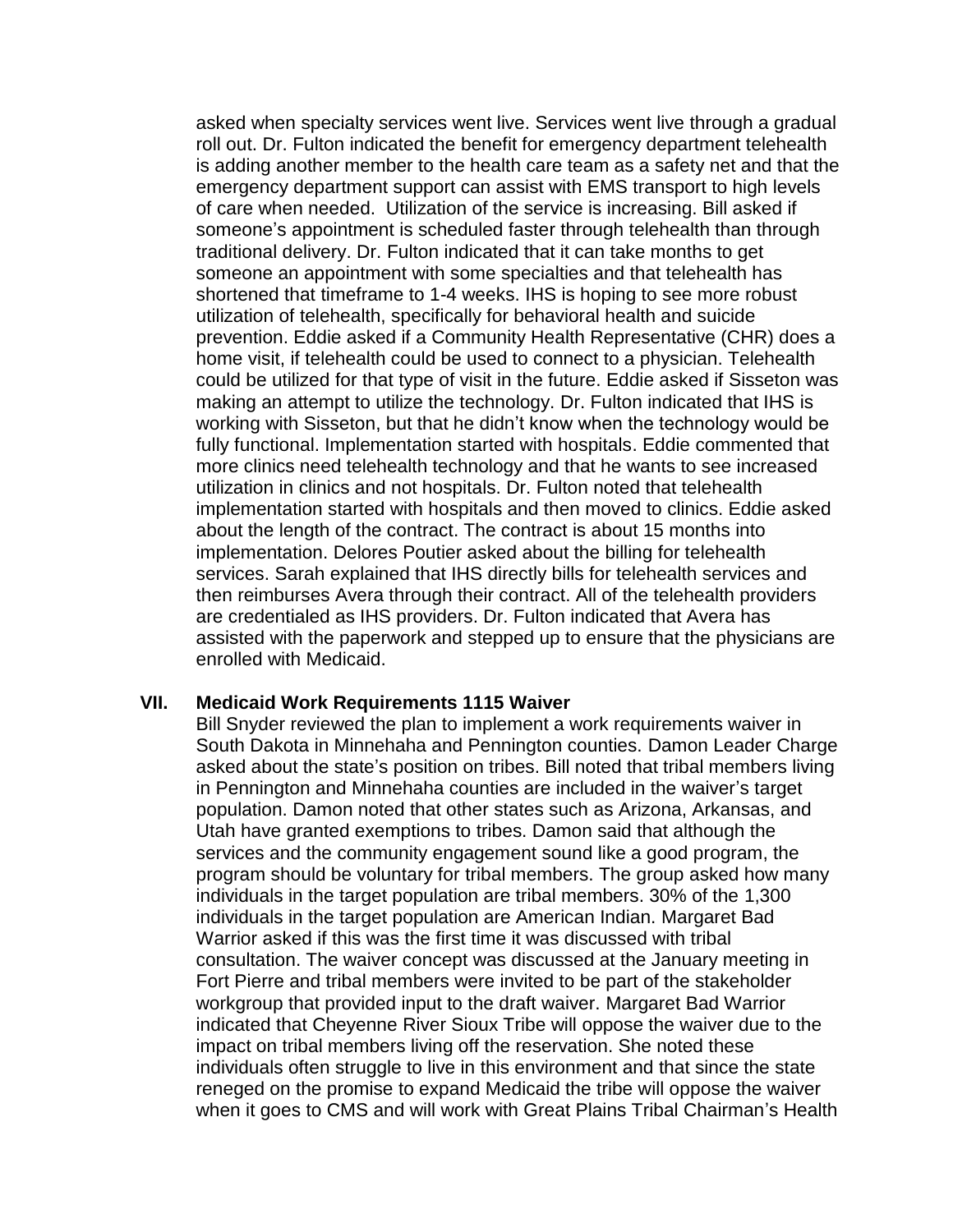Board to oppose the waiver. Damon Leader Charge indicated that Rosebud would oppose the waiver as well.

The group asked if an individual will lose their Medicaid if they cannot find work. Sarah and Bill talked about the individualized plan for employment. Many activities can count as work; the waiver is designed to take into account each individual's circumstances in relation to employment. The group asked if the waiver would go after an individual's home. No, the waiver would not go after an individual's home. The group asked if American Indians can be exempt. Bill noted that approval of exemptions is up to the Centers for Medicare and Medicaid Services (CMS) and the Department of Health and Human Services (HHS). At this point, HHS does not believe they can support exemptions based on race. Bill noted that the waiver is starting small and is focused on ensuring success for the individuals eligible for the waiver. Margaret Bad Warrior noted that she believes the waiver to be coercive because it is mandatory for the Lakota people and that individuals may walk away and not engage in Medicaid due to the waiver. She further noted that there is not an understanding of economic activities that happen outside of employment in many tribal communities. She shared a story when a woman who was qualified for work but was visibly dark-skinned was told that the position was filled. She believes the waiver will put individuals into a bad situation. Bill thanked her for her comments and noted that the definition of work and activities that meet the requirements of work is broadly defined to consider non-traditional definitions of employment. The group asked where DSS is at in the process. DSS is still finalizing the draft waiver. After the waiver is finalized, it will go out for a 30 day public comment period. DSS anticipates the public comment period will occur in May.

# **VIII. Health Care Solutions Coalition Update**

Bill Snyder gave an update about the work of the Health Care Solutions Coalition. Margaret Bad Warrior asked if the expanded services will require a State Plan Amendment. Sarah explained that DSS plans to submit a State Plan Amendment for SUD services by July 1. The group asked if alcoholism will be considered a diagnosis. Yes, alcoholism is a valid SUD diagnosis.

# **IX. Behavioral Health Update**

Melanie Boetel reviewed the accreditation process for becoming an SUD provider. Bonnie Cromwell asked if the accreditation process would change with the new coverage of SUD. No, the process will not change. Ed Parcell asked if the provider agreement for becoming an enrolled provider has changed. No, the provider agreement is required. Ed asked if the agreement requires that disputes be settled in state court. Yes, the provider agreement contains language noting how disputes will be resolved.

Melanie described the suicide prevention stats. She noted that <http://sdsuicideprevention.org/> is a website with many resources for suicide prevention, including a toolkit with resources for suicide prevention.